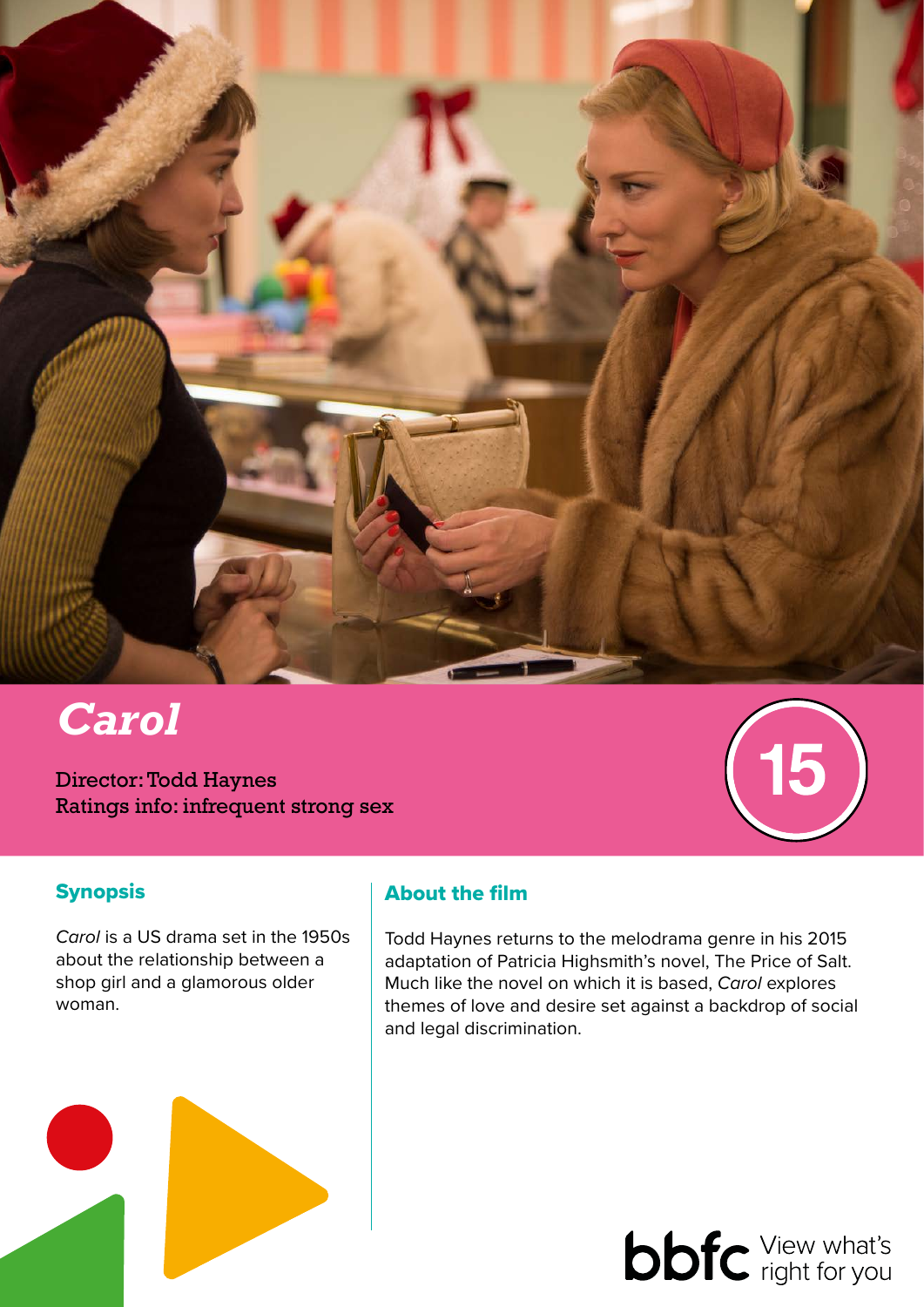# BBFC age rating and about the film

#### *Carol* is rated **15 for infrequent strong sex.**



The film arrived for classification with a 15 category request. Although we don't have to award a film the same rating as that which the distributor has requested, it does help us get an idea of what strength of material a film may contain before we view it, and it also gives us an indication as to what audience the film is aimed at and/or going to be marketed at by the distributor.

In the case of *Carol*, the film is directed by a notable auteur filmmaker who - at this point in his career - had predominantly made dramas aimed at adults. The film is a period piece with two adults as its main characters. As such, the 15 category suggested that the film was going to be marketed predominantly at adult audiences.

#### **Classification Issues**

In terms of classification issues, the film's rating is predominantly a result of a single issue that occurs in a single scene in the film: the sex scene.

At 12A our Guidelines states that 'Sexual activity may be briefly and discreetly portrayed'. Although the scene is sensitively shot and has strong narrative justification, the scene is too visually detailed and prolonged to be acceptable at the 12A level. In particular, the inclusion of breast nudity, which is quite frequent during the scene, and the strong implication of oral sex imbues the scene with a strong level of detail that requires a 15 rating. However, as it's only an isolated scene we decided to describe it as 'infrequent strong sex' in the ratings info.

We often get asked if we classify depictions of LGBTQIA+ sex scenes differently. The answer is a firm no. We apply BBFC guidelines to the same standard regardless of sexual orientation.

The film's portrayal of homophobia is sensitively handled, clearly critiqued by the film's narrative and reflects the social context of the 1950s in which the film is set. This issue would have been acceptable at a lower rating.

Equally, the film's two uses of strong language would have been acceptable at 12A, as would some of the verbal moderate sex references.

Brief scenes of gun threat are not intense and don't affect the film's rating.

The film also contains lots of scenes of smoking. Although smoking is a classification consideration, it tends to only be an issue at the junior categories (U and PG); it could possibly be a category defining issue at a higher rating, but only if smoking is glamorised or directly made to look appealing to children. In the case of Carol, smoking reflects the social culture of the time and is not a main classification consideration.